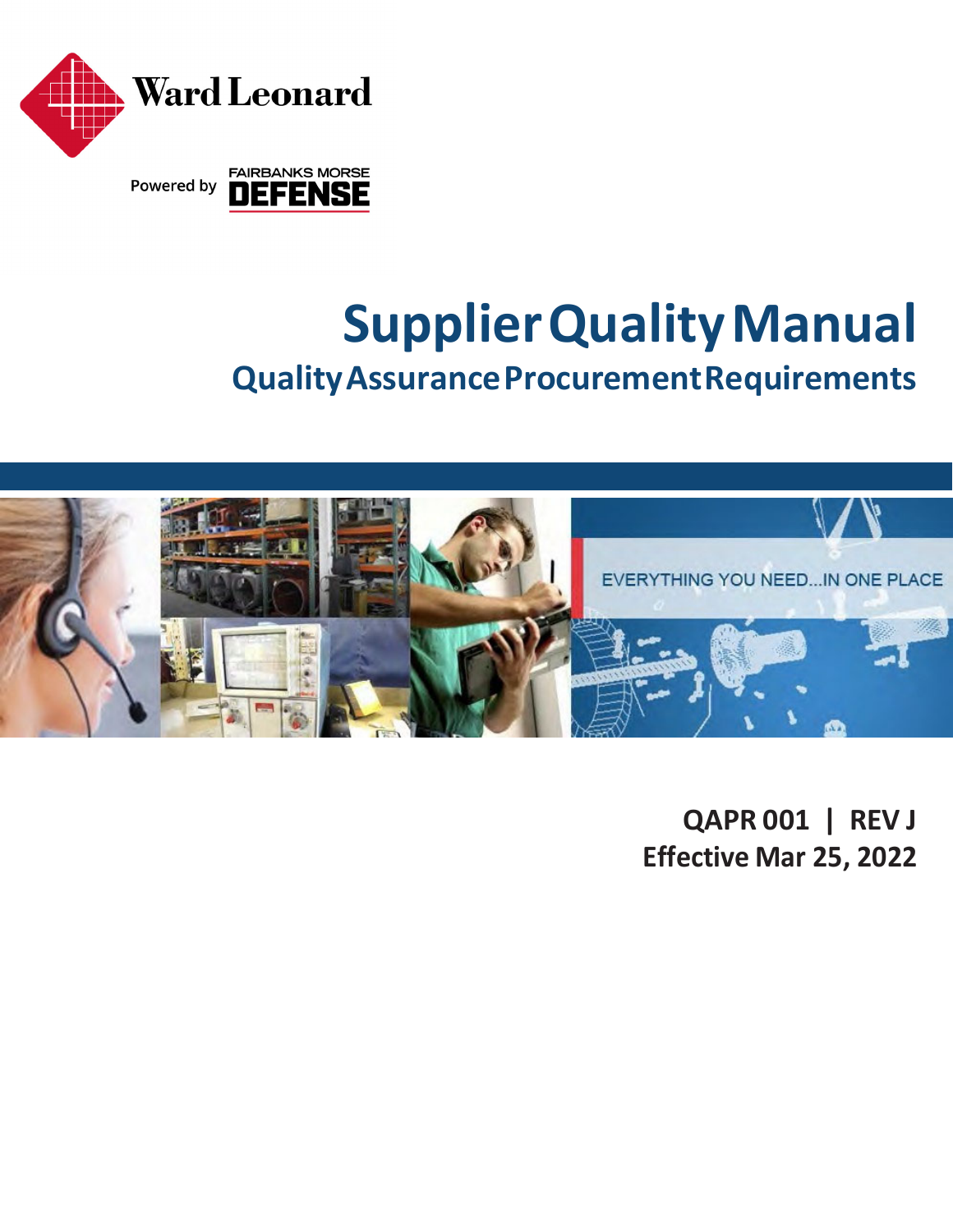

# **1.0 Introduction**

This manual shall provide the Quality Assurance Procurement Requirements in which suppliers must comply when providing materialsand/orserviceswithWardLeonard.

Forms and Supplier Documentation can be fund at www.wardleonard.com/resources

# **2.0 General Requirements**

# **2.1 Specification Revision Levels**

Specifications referenced on the purchase order and drawings shall be to the latest revision unless otherwise specified.

# **2.2 Document Clarifications**

AllcommunicationsfromtheSuppliertotheBuyershallbethroughtheapplicablePurchasing/PlanningRepresentative at Ward Leonard.

# **2.3 Supplier Quality Assurance System**

The Supplier shall establish, implement and maintain an inspection system that assures all delivered materials and/or services meet the requirements of the purchase order, drawings and specifications.

The Quality System shall comply with Mil‐I‐45208, Mil‐Q‐9858 and/or ISO 9001, and for DoD FAR 52.246‐2 Inspection of Supplies, with the Measuring and Test Equipment system meeting the requirements of Mil-STD-45662 and/or ISO/IEC 17025.

# **2.4 Records and Retention**

Asystemshallbeestablishedandmaintainedforthecontrolofrecords. RecordsshallbemaintainedbytheSupplierfor a minimumoften(10)yearsatwhichtimetheSupplieristonotifyWardLeonardoftheexpiredretention,andallowthe buyer theoptionofforwardingtherecordstoWardLeonardforfurtherretention.

InspectionandTestrecordsshallprovidetraceabilityofspecificproducts,andindicatetheacceptanceoftheproduct from receiptofrawmaterialthroughthefinishedproduct.

InspectionandTestrecordsshallindicatethenumberofobservations,samplingplan,anydeficienciesfoundandquantity, numberofpartsacceptedandrejected,andthedispositionofthenonconformance.

Ward Leonard Electric retains the right to review and/or request copies of all documentation. The Supplier shall submit the documentation within 24 hours, including, but not limited to Raw Material Certifications, Special Process Certifications, Inspection/Test Data and Certificates of Conformance.

### **2.5 Source Inspection**

Ward Leonard and its customers reserve the right to conduct inspections and tests on parts supplied, and/or to surveil the supplier's facility.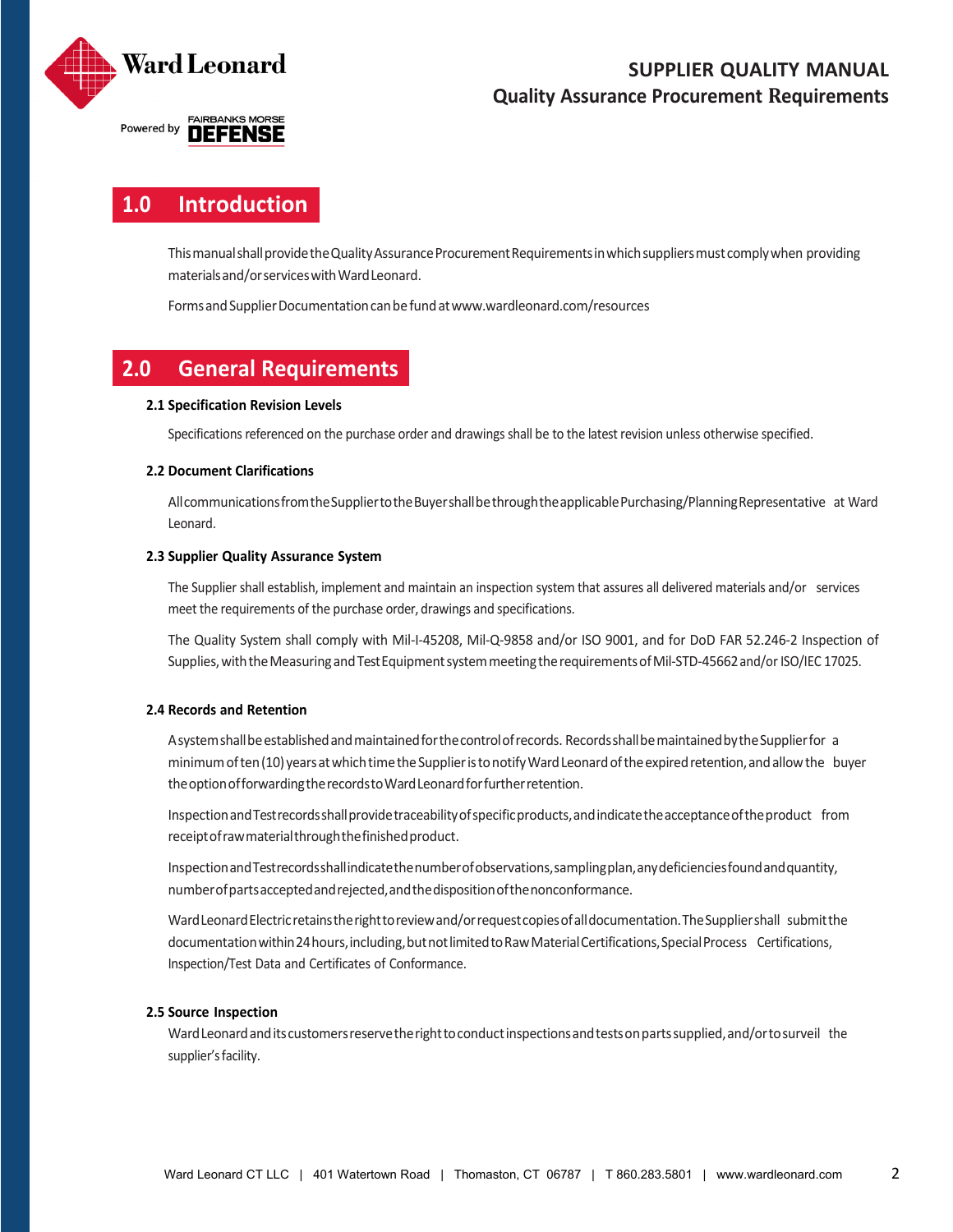

Powered by **DEFENSE** 

# **2.0 General Requirements (cont).**

If a source inspection is invoked, the Supplier must provide 72 hours advance notice to the Buyer to permit scheduling of the source inspection.

If a Government Source Inspection is delegated and/or invoked, furnish a copy of the purchase order to the Government Representativewhonormallyservicesyourplant,ortothenearestArmy,Navy,AirForceorDefense SupplyAgencyoffice.Inthe event the representative or office cannot be located, the applicable Buyer at Ward Leonard shall be notified.

### **2.6 CertificateofCompliance**

ItemssubmittedtoWardLeonardshallconformtotherequirementsofthepurchaseorder.TheSuppliershallsubmit theCertificatesofCompliancepertherequirementsoftheWardLeonardPurchaseOrder. The Certificate of Compliance shall contain at a minimum the following:

- Supplier's Name
- Ward Leonard Purchase Order Number
- Ward Leonard Part Number and Revision Level
- Quantity
- Lot Number and/or Serial Number
- OriginalSignatureandDateofSuppliersQualityRepresentative
- CureDateandExpirationDateonallShelf LifeSensitiveMaterials
- MercuryandAsbestosFreeStatement(seebelow)
- Physical and Chemical Properties (if required by the Purchase Order)
- StatementofConformance: ex.CertifythattheproductorservicehasmetalltherequirementsofthePurchase Order, Drawings and Specifications to the prescribed revision levels
- Special Process Certifications when required on Purchase Order or by Specification

### **2.6.1 Bearings**

AllCertificationsforbearingsmuststatetheforeignordomesticlocationwherethebearingaremanufactured,as wellas thelubricantused,alongwiththerequirementsoutlinedin2.6ofthismanual.

### **2.6.2 Mercury Free Statement**

Allcertificationsshallcontainastatementthatmercuryhas not been purposely used in the manufacture, fabrication, assembly or testing of any materials furnished. In lieu of certificate statements per purchase orders, a yearly Mercury and Asbestos Free Certificationcanbesubmitted(WardLeonardformP10).

### **2.6.3 Magnesium Certifications**

Allcertificationsshallcontainastatementthatmagnesiumhasnotbeenpurposelyusedinthemanufacture, fabrication,assemblyortestingofanymaterialsfurnished,andthattheproductssuppliedcontainlessthan6.0% magnesium.Inlieuofcertificatestatementsperpurchaseorders,aYearlyMagnesiumCertificationmaybesubmitted (WardLeonardformP11).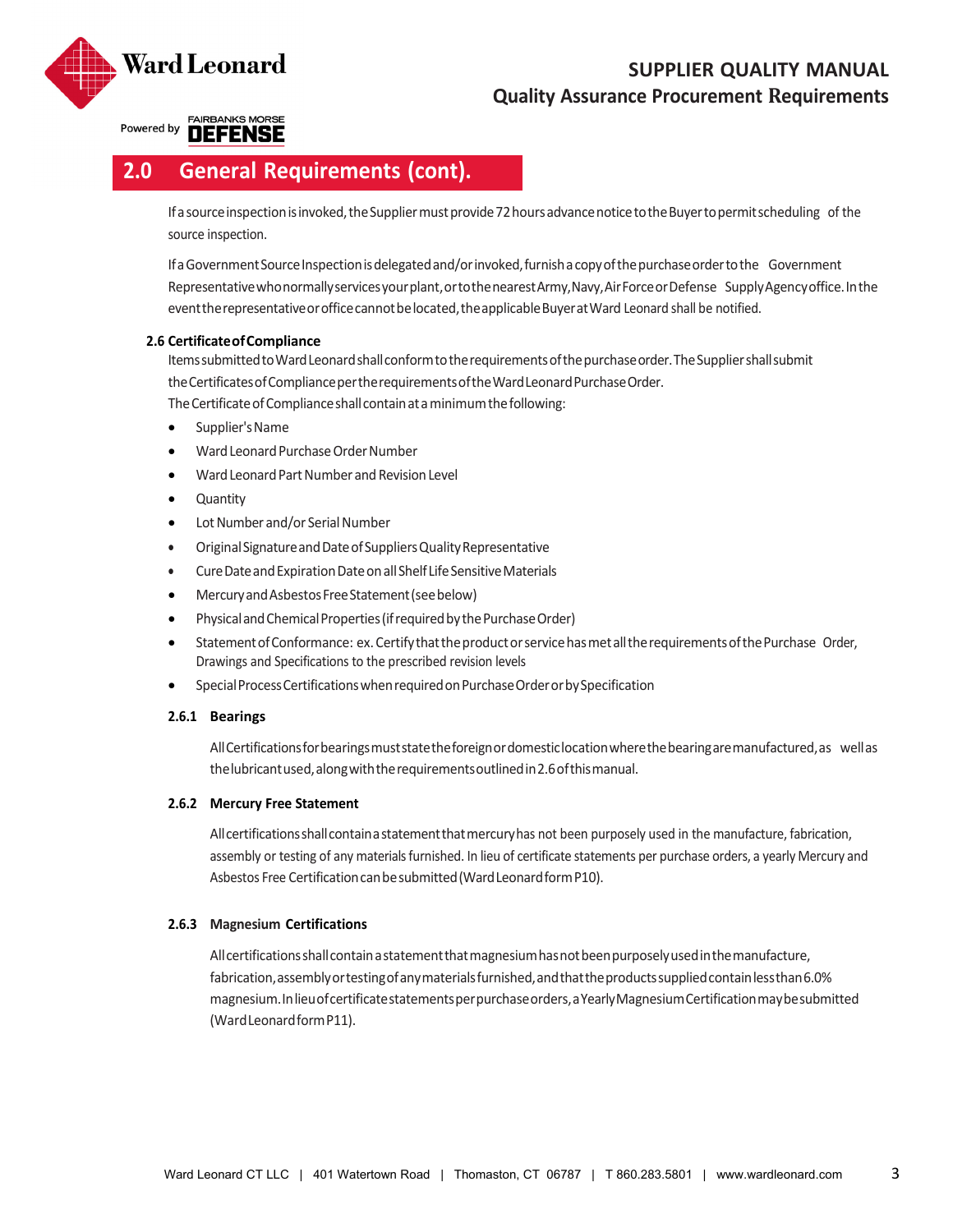

Powered by **DEFENSE** 

# **2.0 General Requirements (cont).**

### **2.6.4 Polychlorinated Biphenyls Prohibition**

Suppliershallnotemployequipmentorusematerialthatisknownorsuspectedofcontainingpolychlorinated biphenyls.

### **2.6.5 BrassandCopperBlackOxideCoatedThreadedFastenersProhibition**

Suppliershallnotusebrassorcopperblackoxidecoatedthreadedfastenerswheninstallingorreplacingthreaded fasteners in the accomplishment of any work required by this Order.

# **2.7 SpecialProcesses**

AllSpecialProcessesshallmeettherequirementsasnotedbelowwithcertificatesofcompliancepersection2.6.Listed below are the Special Processes and typical requirements for Ward Leonard products:

- Welding/BrazingshallbeperNAVSEAS9074‐AR‐GIB‐010/278,MIL‐STD‐278,NAVSEAS9074‐AQ‐GIB‐010/248, MIL‐STD‐ 248
- Nondestructive Testing shall be per MIL-NAVSEA T9074-AS-GIB-010/271
- Soldering per J-STD-001
- Electro-Static Discharge shall conform to MIL-STD-1686
- Heat Treating
- Plating

# **2.8 Non‐Conforming Material**

The Supplier has the responsibility to establish and maintain a system that ensures that products found nonconforming are segregatedandidentified,andadispositionisimplementedtopreventtheuseofnonconformingmaterials.

The Supplier MUST obtain written authorization using form QS 0064 - Supplier Deviation Request prior to shipment (form QS 0064 available at www.wardleonard.com/support/supplier‐information.php). Nonconforming material shipped without approvalwillberejectedandreturnedtotheSupplierattheSupplier'sexpense.

Ward Leonard Electric reserves the right to return nonconforming product as received, or during the manufacturing process. The Supplier shall be responsible for all associated costs for rework, scrap, sorting, inspection and/or testing, but it is not limited to these costs.

MRBauthorityisnotdelegatedtothesupplierunlessspecificallynotedonthePurchaseOrder.Writtenauthorization shallbe obtainedpriortoshipment(see2.8above).

### **2.9 CorrectiveAction**

Supplier Corrective Actions (CAR) shall be required for nonconforming materials, reduction in overall quality rating, nonadherence to the requirements of Ward Leonard procedures, and external audit findings. CAR's will be issued at the discretion of WardLeonard.

Suppliers shall perform a root cause and corrective action, and complete Ward Leonard's Corrective Action Form to be submitted to Ward Leonard by the date designated.

Extensionsto the response date are required; however, if extensions are needed, they must be requested by the Supplierin writingtoWardLeonard'sQualityAssurancedepartment.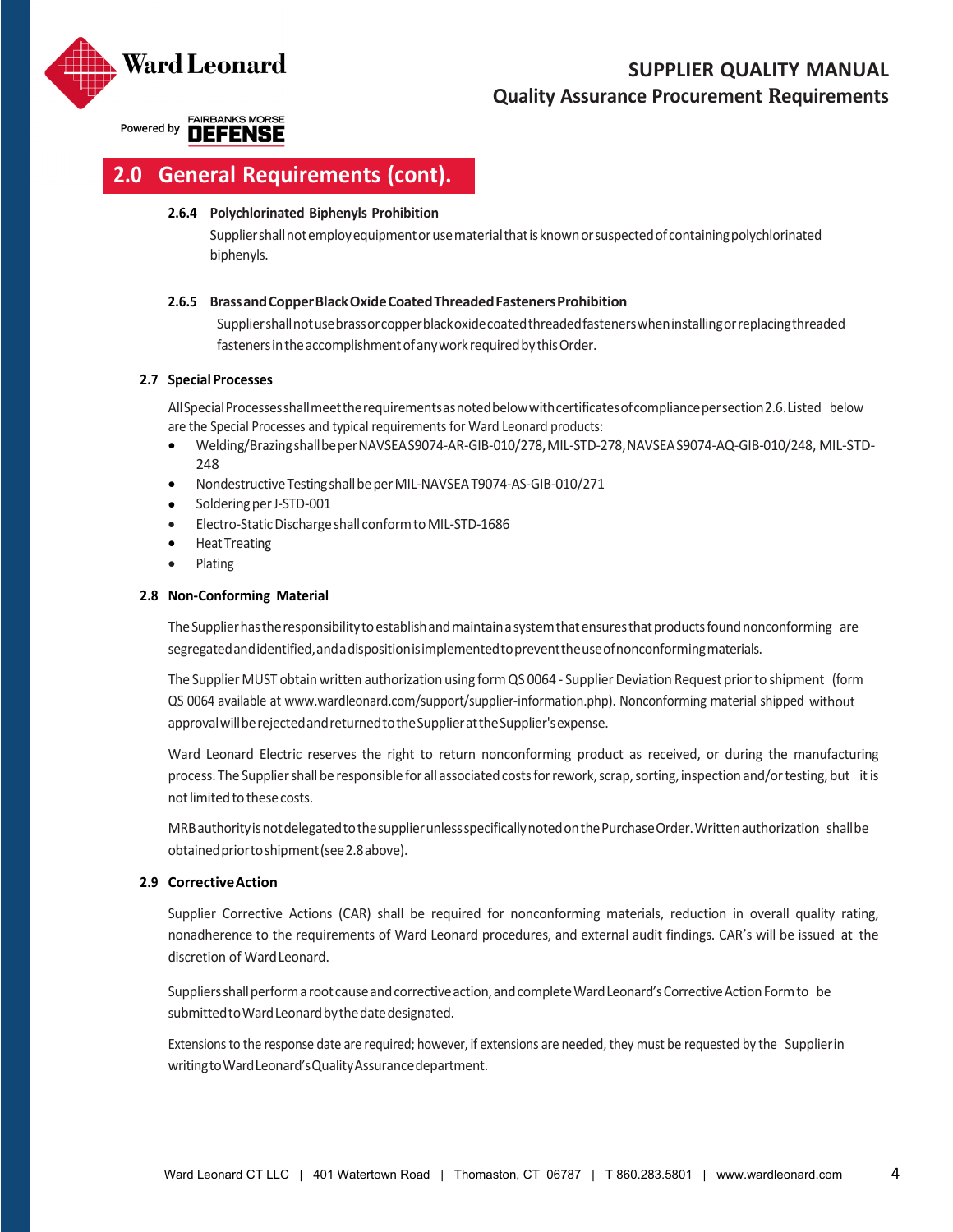

Powered by **DEFENSE** 

# **2.0 General Requirements (cont).**

### **2.10 FirstArticleInspection**

The supplier is required to inspect 100% of all dimensions as noted on the drawing for the first three production units manufactured.Thethreepartsmustbemarkedas"firstarticle"samples,andsubmittedtoWardLeonardalongwith the variable data of the 100% inspection.

Thevariabledatainspectionreportshallincludethedimensionschecked,theupperandlowerspecificationlimits,the actual valuesobtainedfromthethreesamplesandthetypeofinspectionequipmentused.

# **2.11 Packaging & Markings**

- 2.11.1 Markings All materials shall be marked per print. If a Purchase Order carries a DPAs rating, mark in accordance with MIL‐STD‐130latestrevision.
- 2.11.2 Packaging Allitemsshall be packaged to afford adequate protection against contamination, corrosion, deterioration and physical damage. All machined surfaces must be protected from rust with anti-corrosion protection.

# **2.11.3 ESD packaging All Class 1, 2 and 3 products shall be packaged per MIL‐STD‐1686.**

# **2.12 QualifiedProductsListCertification**

TheSupplierofqualifiedproductsshallsupplywitheachshipment,two(2)legibleandreproduciblecopiesof certification statingthe product is a qualified product under the applicable Government or Buyer specification requirements, and that the approvaliscurrent.Ifthequalifiedproductisincorporatedintotheprimeitem,the certificationmustattesttothisfactand designate the Suppliers Name and Approval Number.

# **3.0 Deliverables**

When noted on the Purchase Order or Terms and Conditions, or when required by this manual, all materials received must includeTestReportsand/orInspectionData,TestDataandaSpecialProcessCertificationwiththeshipment.

# **4.0 FAR Requirements**

### **4.1 Compliance& Flowdown**

ManyWardLeonardpurchasesarerelatedtogovernmentcontracts,requiringourcompanytoflowdown government requirements, such as FAR and DFAR clauses, to our suppliers. In the absence of mutual agreement to the contrary, Ward Leonard expects that suppliers will obtain the specifications, fully meet these requirements, and in‐ turnflowthemdowntosub‐tiersuppliersasnecessary.

The following is a list of the key elements of common FAR clauses; this is not to be construed as a complete listing or as the complete requirement.

### **4.1.1 Combatting Trafficking In Persons**

In accordance with FAR 52.222‐50, Supplier shall not engage in:

- (1) severe forms of trafficking in persons;
- (2) procure commercial sex acts;
- (3) use forced labor;
- (4) destroy, conceal, confiscate, or otherwise deny access by an employee to the employee's identity or immigration documents;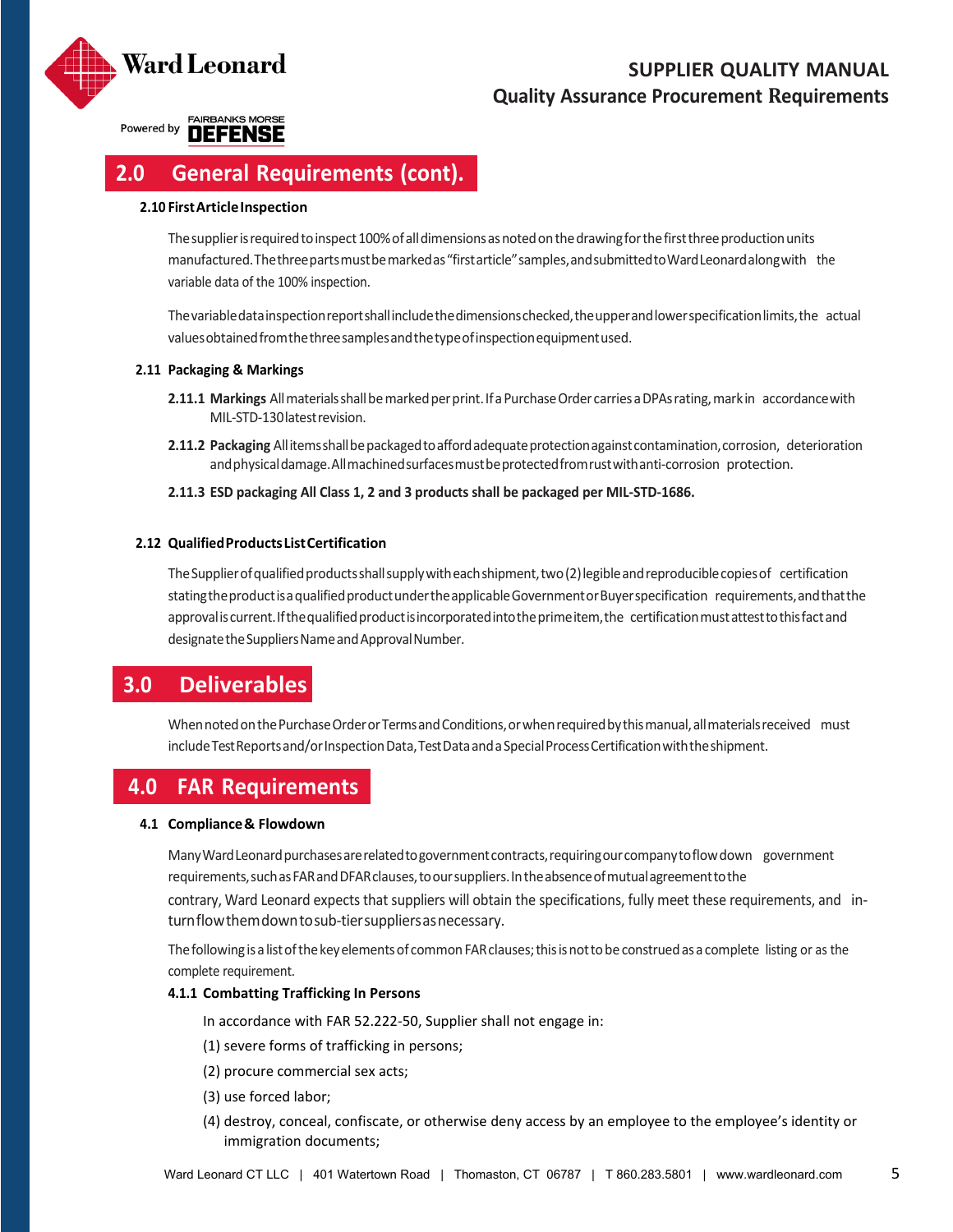

Powered by **DEFENSE** 

# **4.0 FarRequirements (cont)**

- (5) use misleading or fraudulent practices during the recruitment of employees; (6) charge employees recruitment fees;
- (7) fail to provide return transportation or pay for the cost of return transportation upon the end of employment;
- (8) provide or arrange housing that fails to meet the host country housing and safety standards, and
- (9) if required by law or contract, fail to provide an employment contract, recruitment agreement, or other required work document in writing.

Supplier certifies that it has implemented a compliance plan, when required, to prevent any of the prohibited activities in this clause and to monitor, detect and terminate any agent, subcontract or subcontractor employee engaging in prohibited activities and after conducting due diligence, either: (A) to the best of the Contractor's knowledge and belief, neither it nor any of its agents, subcontractors, or their agents is engaged in any such activities; or (B) if abuses relating to any of the prohibited activities identified in this clause have been found, the Contractor or Subcontractor has taken the appropriate remedial and referral actions.

# **4.1.2 Counterfeit Parts**

To the extent that Supplier is delivering electronic parts as defined by DFARS 252.246‐7007, Supplier warrants and represents that it maintains a counterfeit electronic part detection and avoidance system that complies fully with the requirements of DFARS 252.246‐7007.

# **4.1.3 Import/Export and ITAR Regulations**

Supplier agrees to comply with all U.S. Government export/import laws and regulations, including the Arms Export Control Act (Public Law 90‐629) and International Traffic in Arms Regulations ("ITAR"), 22 C.F.R. Parts 120‐130, administered by the U.S. State Department's Directorate of Defense Trade Controls ("DDTC"); and the Export Administration Act of 1979 (Public Law 96‐72, as amended), the International Emergency Economic Powers Act (Public Law 95‐223), and Export Administration Regulations ("EAR"), 15 C.F.R. Parts 730‐774, administered by the U.S. Commerce Department's Bureau of Industry and Security ("BIS"), where required. Violation of these export laws and regulations can lead to severe civil and criminal penalties. ITAR, 22 C.F.R. § 120.15, defines a "U.S. person" as a person who is a U.S. citizen or lawful permanent resident as defined by 8 U.S.C. § 1101(a)(20), or who is a protected individual as defined by 8 U.S.C. § 1324b(a)(3). It also means any corporation, business association, partnership, society, trust, or any other entity, organization or group that is incorporated to do business in the United States. It also includes any governmental (federal, state, or local) entity. The EAR similarly identifies U.S. persons for export control purposes.

# **4.2 Conflict Minerals**

The SEC has published rules associated with the disclosure of the source of Conflict Minerals by U.S. publicly traded companies (seetherulesatwww.sec.gov/rules/final/2012/34‐67716.pdf).

The rules reference the OECD Due Diligence Guidance for Responsible Supply Chains of Minerals from Conflict-Affected and High‐Risk Areas (www.oecd.org/dataoecd/62/30/46740847.pdf), which guides suppliers to establish policies, due diligence frameworks and management systems.

All Suppliers are required to meet 17 CFR PARTS 240 and 249b, or proactively notify Ward Leonard.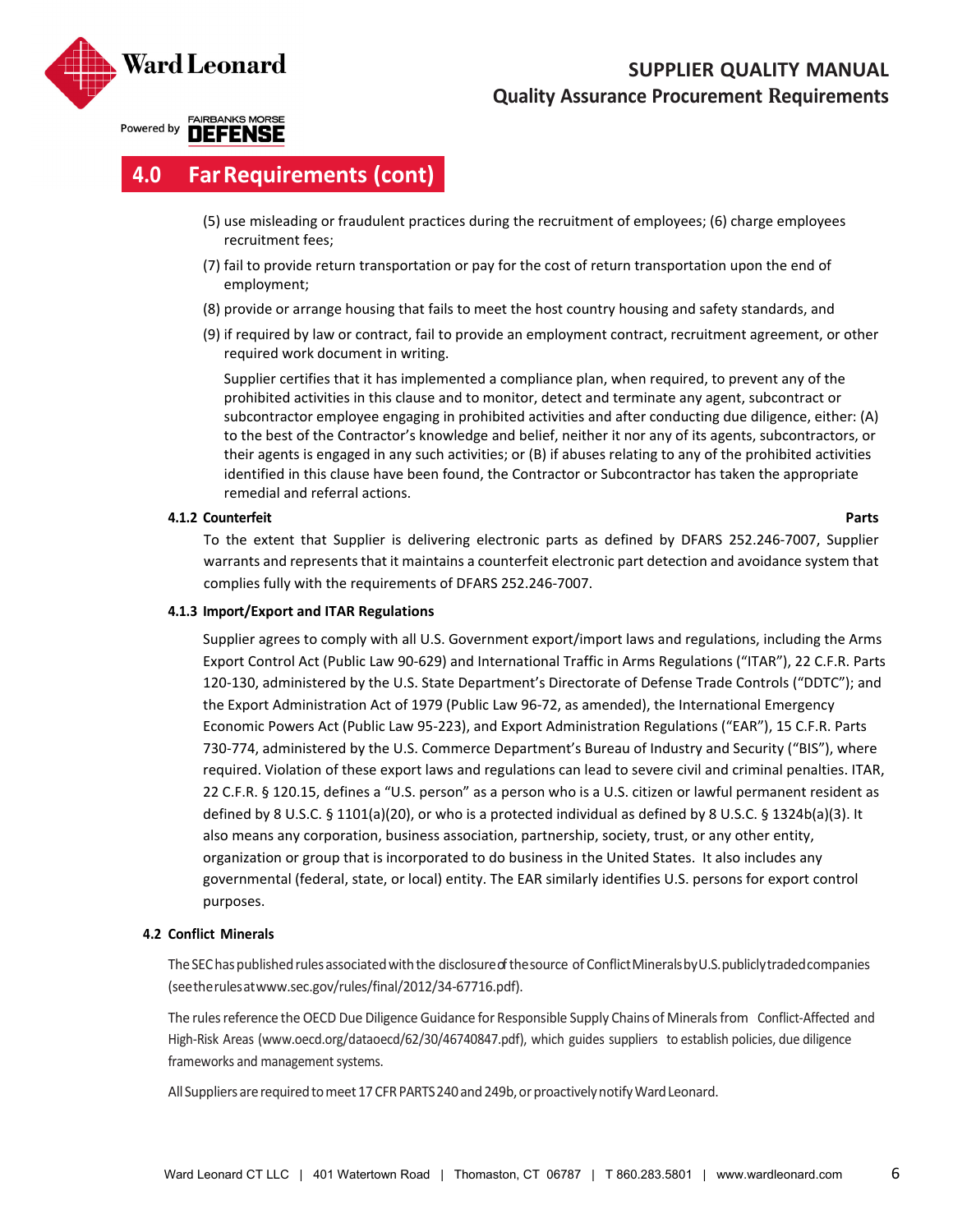

# **4.0 FarRequirements (cont)**

#### **4.3 Specialty Metals**

- **4.3.1** If the requirement for DFAR 252.225-7008 Restriction on Acquisition of Specialty Metals, is listed on purchase order that all parts of this DFAR clause applies including:
- 4.3.2 Requirement to flow down the DFAR 252.225-7008 Restriction on Acquisition of Specialty Metals requirements to subtier suppliers.
- **4.3.3** Confirm,bysupplierdocumentation,thatallspecialtymetalsreceivedmeetallrequirementsofthe DFAR 252.225‐7008 Restriction on Acquisition of Specialty Metals Clause upon receipt of product and priortoshippingtoWardLeonard.
- **4.4** DFAR 252.223.7008 MINIMIZING THE USE OF MATERIALS CONTAINING HEXAVALENT CHROMIUM (June 25, 2013) applies to all Ward Leonard products. Suppliers shall not provide any material that contains hexavalent chromium. This Applies to all parts with Chromium plating, including fasteners and commercial off the shelf.

#### **4.5 DPASRating**

Defense Priorities and Allocations System (DPAS) Regulation implements the priorities and allocations authority of the Defense Production Act. The purpose of DPAS is to assure the timely availability of industrial resources to meet current national defense and emergency preparedness program requirements, and to provide anoperatingsystemtosupportrapidindustrial response in a national emergency. 15 CFR 700- Code of Federal Regulation for implementation of DPAS Requirements.

- **4.5.1** Ward Leonard flows down the Priority Rating [Rating symbol (DX or DO) + Program ID], within the Purchase order number.
- 4.5.1.1 (DX) Highest National Defense Urgency: All DX rated orders have equal priority, and take preference over DO and unratedorders basedonshiporAircraft schedule.
- **4.5.1.2(DO) Critical to National Defense**: All DO rated orders have equal priority and take preference over unrated orders based on ship or Aircraft schedule.
- **4.5.2** Programidentificationsymbolsindicatewhichapprovedprogramisinvolvedwiththeratedorder.For example, A1 identifies defense aircraft programs and A7 signifies defense electronic programs. The program identification symbols, in themselves,donotconnoteanypriority. Examples:DOA1,DXG2,DON7.
- **4.5.3** DPAS 15 CFR 700.3 (a) Rated orders take preference over all unrated orders as necessary to meet required delivery dates. Among rated orders, DX rated orders take preference over DO rated orders.

#### **4.6 Cybersecurity**

**4.6.1** DFARS 252.204‐7020 and DFARS 252.204‐7021 are required flow‐downsin allsubcontracts, purchase orders, or other contractual instruments, including for commercial items. They exclude procurements of solely commercial-off-theshelf (COTS) items and procurements at or below the micro-purchase threshold (currently \$10,000).

#### **4.6.2 Notification Customer NotificationRequirements**

Ifapersonhasacceptedaratedorderandsubsequentlyfindsthatshipmentorperformancewillbedelayed,the person must notify the Ward Leonard immediately, give the reasons for the delay, and advise of a new shipment or performance date.Ifnotificationisgivenverbally, written (hardcopy) or electronic confirmation must be provided within one working dayoftheverbalnotice.